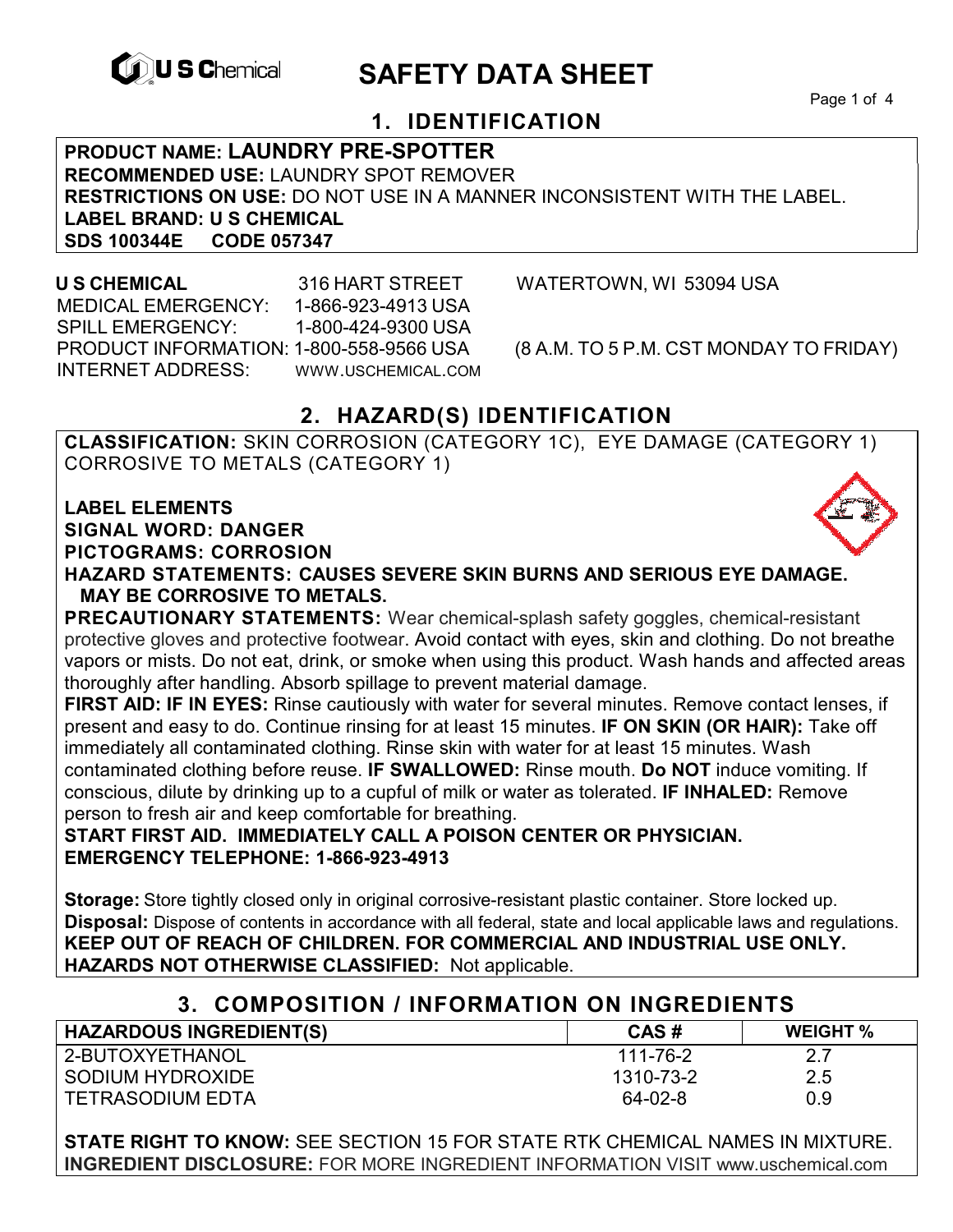## **4. FIRST-AID MEASURES** Page 2 of 4

**IF IN EYES:** RINSE CAUTIOUSLY WITH WATER FOR SEVERAL MINUTES. REMOVE CONTACT LENSES, IF PRESENT AND EASY TO DO. CONTINUE RINSING FOR AT LEAST 15 MINUTES. **IF ON SKIN (OR HAIR):** TAKE OFF IMMEDIATELY ALL CONTAMINATED CLOTHING. RINSE SKIN WITH WATER FOR AT LEAST 15 MINUTES. WASH CONTAMINATED CLOTHING BEFORE REUSE. **IF SWALLOWED:** RINSE MOUTH. **Do NOT** INDUCE VOMITING. IF CONSCIOUS, DILUTE BY DRINKING UP TO A CUPFUL OF MILK OR WATER AS TOLERATED. **IF INHALED:** REMOVE PERSON TO FRESH AIR AND KEEP COMFORTABLE FOR BREATHING. **START FIRST AID. IMMEDIATELY CALL A POISON CENTER OR PHYSICIAN. EMERGENCY TELEPHONE: 1-866-923-4913**

**MOST IMPORTANT SYMPTOMS / EFFECTS:** CAUSES SEVERE SKIN BURNS AND SERIOUS EYE DAMAGE. MAY CAUSE BLINDNESS WITHOUT IMMEDIATE FIRST AID. HARMFUL IF SWALLOWED. CAUSES BURNS AND SERIOUS DAMAGE TO MOUTH, THROAT AND STOMACH. CORROSIVE TO ALL BODY TISSUES.

**MEDICAL CONDITIONS AGGRAVATED:** NONE KNOWN.

**NOTE TO PHYSICIAN:** CALL 1-866-923-4913 FOR EXPOSURE MANAGEMENT ASSISTANCE.

## **5. FIRE-FIGHTING MEASURES**

**CHEMICAL HAZARDS:** CORROSIVE. NON-FLAMMABLE. **COMBUSTION PRODUCT HAZARDS:** OXIDES OF CARBON AND OTHER FUMES. **METHODS:** SELECT EXTINGUISHER AND METHODS BASED ON FIRE SIZE AND TYPE. **EQUIPMENT:** WEAR SCBA AND FULL PROTECTIVE GEAR AS CONDITIONS WARRANT. **NFPA RATING:** HEALTH-3/FLAMMABILITY-0/ INSTABILITY-0/SPECIAL HAZARD-N.AP. **SUITABLE EXTINGUISHERS:** WATER, DRY CHEMICAL, CO2 OR FOAM SUITABLE FOR FIRE. **UNSUITABLE EXTINGUISHERS:** NO RESTRICTIONS BASED ON CHEMICAL HAZARDS.

## **6. ACCIDENTAL RELEASE MEASURES**

**PERSONAL PRECAUTIONS:** EVACUATE UNPROTECTED PERSONNEL FROM AREA. WEAR PERSONAL PROTECTION INCLUDING RUBBER BOOTS. SEE SECTION 8. VENTILATE AREA IF NEEDED. BE CAREFUL NOT TO SLIP. WASH THOROUGHLY AFTER CLEAN-UP. **ENVIRONMENTAL PRECAUTIONS:** PREVENT SPILL FROM ENTERING DRAIN, STORM SEWER OR SURFACE WATERWAY. PREVENT WATER AND SOIL CONTAMINATION. **CLEAN-UP METHODS:** SMALL SPILLS MAY BE WIPED UP AND RINSED WITH WATER. FOR LARGER SPILLS, DIKE TO CONTAIN. PUMP TO LABELED CONTAINER OR ABSORB SPILLAGE AND SCOOP UP WITH INERT ABSORBENT MATERIAL. AFTER SPILL COLLECTION, RINSE AREA WITH WATER AND FOLLOW WITH NORMAL CLEAN-UP PROCEDURES.

## **7. HANDLING AND STORAGE**

**HANDLING:** FOLLOW ALL LABEL DIRECTIONS. INSTRUCT PERSONNEL ABOUT PROPER USE, HAZARDS, PRECAUTIONS, AND FIRST AID MEASURES. AVOID INHALATION, INGESTION, AND CONTACT WITH SKIN, EYES AND CLOTHING. DO NOT TASTE OR SWALLOW. REMOVE AND WASH CONTAMINATED CLOTHING AND FOOTWEAR BEFORE REUSE. PRODUCT RESIDUE MAY REMAIN IN EMPTY CONTAINERS. HANDLE CAREFULLY TO AVOID DAMAGING CONTAINER.

**STORAGE:** STORE TIGHTLY CLOSED ONLY IN ORIGINAL CORROSIVE-RESISTANT PLASTIC CONTAINER. STORE LOCKED UP. STORE AT AMBIENT TEMPERATURES IN A DRY AREA OUT OF DIRECT SUNLIGHT. PROTECT FROM FREEZING. ROTATE STOCK REGULARLY. KEEP AWAY FROM FOOD AND DRINK. KEEP OUT OF REACH OF CHILDREN.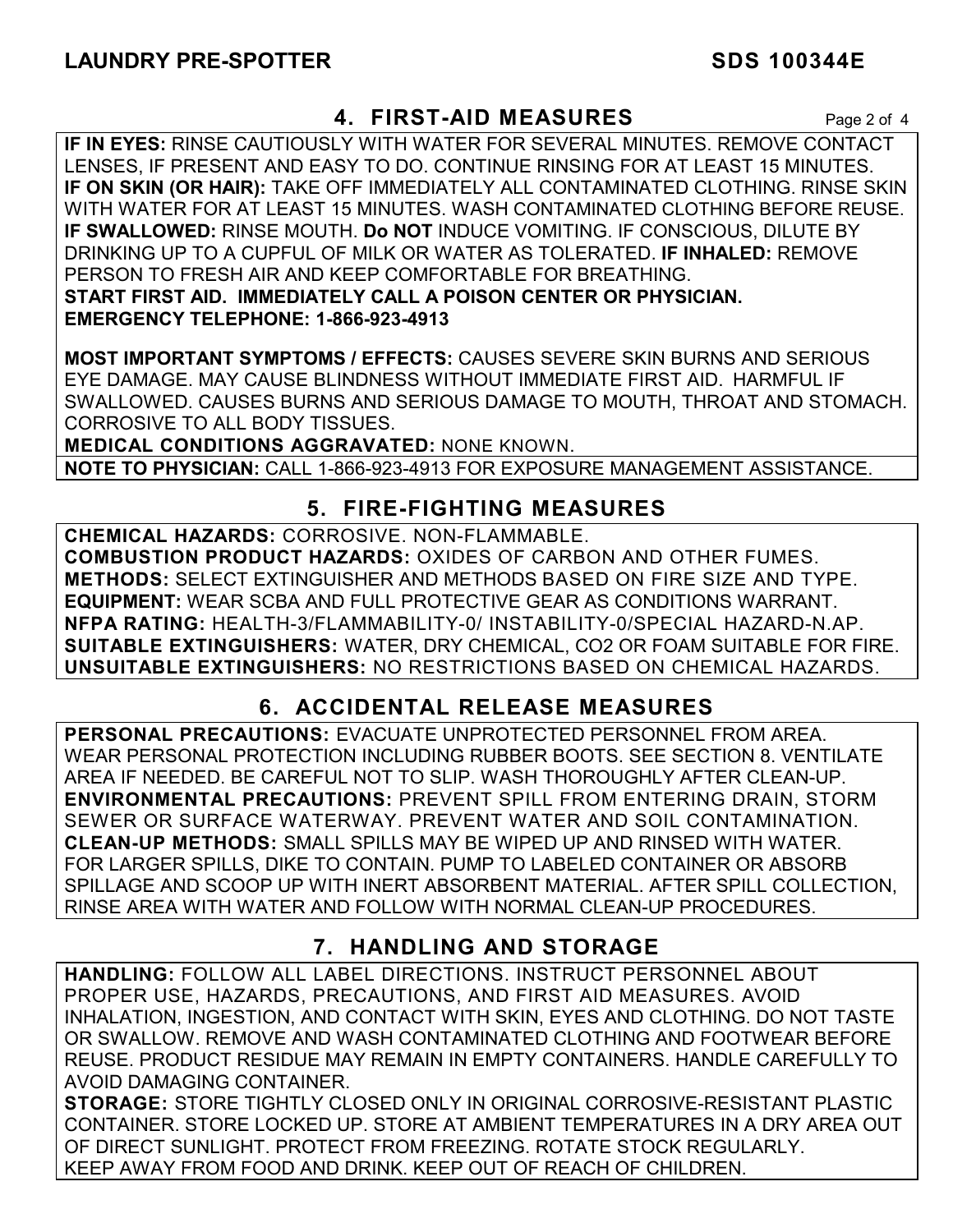### **8. EXPOSURE CONTROLS / PERSONAL PROTECTION** Page 3 of 4

**EXPOSURE LIMITS:** SODIUM HYDROXIDE = 2 MG/M3 CEILING (ACGIH), 2 MG/M3 TWA (OSHA) 2--BUTOXYETHANOL=20 PPM TWA (ACGIH), 50 PPM TWA-SKIN, 240 MG/M3 TWA-SKIN (OSHA) TETRASODIUM EDTA = NONE

**ENGINEERING CONTROLS:** GENERAL ROOM VENTILATION IS TYPICALLY ADEQUATE.

### **PERSONAL PROTECTION**

**EYES:** CHEMICAL-SPLASH SAFETY GOGGLES.

**HANDS:** CHEMICAL-RESISTANT PROTECTIVE GLOVES (NITRILE, NEOPRENE OR RUBBER). **RESPIRATORY:** NIOSH/MSHA CERTIFIED RESPIRATOR IF EXPOSURE LIMITS ARE EXCEEDED. **FEET:** PROTECTIVE FOOTWEAR.

**BODY:** SUITABLE PROTECTIVE CLOTHING.

**HYGIENE MEASURES:** HANDLE IN ACCORDANCE WITH GOOD INDUSTRIAL HYGIENE AND SAFETY PRACTICE. TAKE OFF IMMEDIATELY ALL CONTAMINATED CLOTHING AND WASH IT BEFORE REUSE. WASH HANDS AND AFFECTED AREAS THOROUGHLY AFTER HANDLING. PROVIDE SUITABLE FACILITIES FOR QUICK DRENCHING OR FLUSHING OF THE EYES AND BODY IN CASE OF CONTACT OR SPLASH HAZARD.

## **9. PHYSICAL AND CHEMICAL PROPERTIES**

| <b>APPEARANCE: COLORLESS LIQUID</b>    | <b>AUTO-IGN</b>  |
|----------------------------------------|------------------|
| <b>ODOR: SOLVENT</b>                   | <b>DECOMP</b>    |
| pH CONCENTRATE: ABOVE 13.0             | <b>EXPLOSIV</b>  |
| pH @ 2500 PPM SOLUTION: N.AV.          | <b>EVAPORA</b>   |
| pH @ USE DILUTION: N.AV.               | <b>FLAMMAE</b>   |
| <b>PHYSICAL STATE: LIQUID</b>          | <b>FLASH PO</b>  |
| <b>RELATIVE DENSITY (WATER): 1.043</b> | <b>INITIAL B</b> |
| <b>SOLUBILITY (WATER): COMPLETE</b>    | <b>MELTING</b>   |
| VAPOR PRESSURE: N.AV.                  | <b>ODOR TH</b>   |
| <b>VAPOR DENSITY: N. AV.</b>           | <b>PARTITION</b> |
| <b>VISCOSITY: NON-VISCOUS</b>          | <b>OTHER: N</b>  |

**AUTION TEMPERATURE: N.AV. DECOMPOSITION TEMPERATURE:** N.AV. **VE LIMITS (LEL/UEL): NONE EVAPORATION RATE:** N.AV. **FLAMMABILITY (SOLID, GAS):** N.AP. **FLASH POINT:** NONE *OILING POINT/RANGE: N.AV.* **MELTING POINT/FREEZING POINT:** N.AV. **RESHOLD:** N.AV. **P COEFF. (N-OCTANOL/WATER): N.AV J**.AV.

## **10. STABILITY AND REACTIVITY**

**REACTIVITY:** MIXING WITH INCOMPATIBLES CAN RELEASE HEAT + HAZARDOUS GASES. **CHEMICAL STABILITY:** STABLE.

**POSSIBILITY OF HAZARDOUS REACTIONS:** SEE REACTIVITY. WILL NOT POLYMERIZE. **CONDITIONS TO AVOID:** TEMPERATURES BELOW 35°F (1.6°C) OR ABOVE 120°F (49°C). **MATERIALS TO AVOID:** ACIDS, METAL AND OTHER CLEANERS. MIX ONLY WITH WATER. **HAZARDOUS DECOMPOSITION PRODUCTS:** NONE UNDER NORMAL CONDITIONS.

## **11. TOXICOLOGICAL INFORMATION**

**ROUTES OF EXPOSURE:** EYES, SKIN, INGESTION, INHALATION. **INFORMATION ON ROUTES OF EXPOSURE:** NO LC50/LD50 TEST DATA ON MIXTURE. **ACUTE EFFECTS /SYMPTOMS**: CORROSIVE TO ALL BODY TISSUES.  **EYES:** CAUSES SERIOUS EYE DAMAGE. MAY CAUSE PAIN, REDNESS AND WATERING.  **SKIN:** CAUSES SEVERE SKIN BURNS. MAY CAUSE DELAYED PAIN, REDNESS AND BLISTERING. **INGESTION:** CAUSES BURNS AND SERIOUS DAMAGE TO MOUTH, THROAT AND STOMACH. **INHALATION:** MAY CAUSE CORROSIVE EFFECTS TO NOSE, THROAT, AND RESPIRATORY SYSTEM. **CHRONIC / OTHER EFFECTS:** NO REPORTABLE GERM CELL MUTAGENS, SKIN SENSITIZERS, RESPIRATORY SENSITIZERS, REPRODUCTIVE TOXINS OR ASPIRATION HAZARDS. **SPECIFIC TARGET ORGANS (SINGLE/REPEATED):** NONE KNOWN. **NUMERICAL MEASURES OF TOXICITY:** ATEmix (ORAL-RAT) = ABOVE 2000 MG / KG **CARCINOGENS:** NO REPORTABLE ACGIH, IARC, NTP, OR OSHA CARCINOGENS.